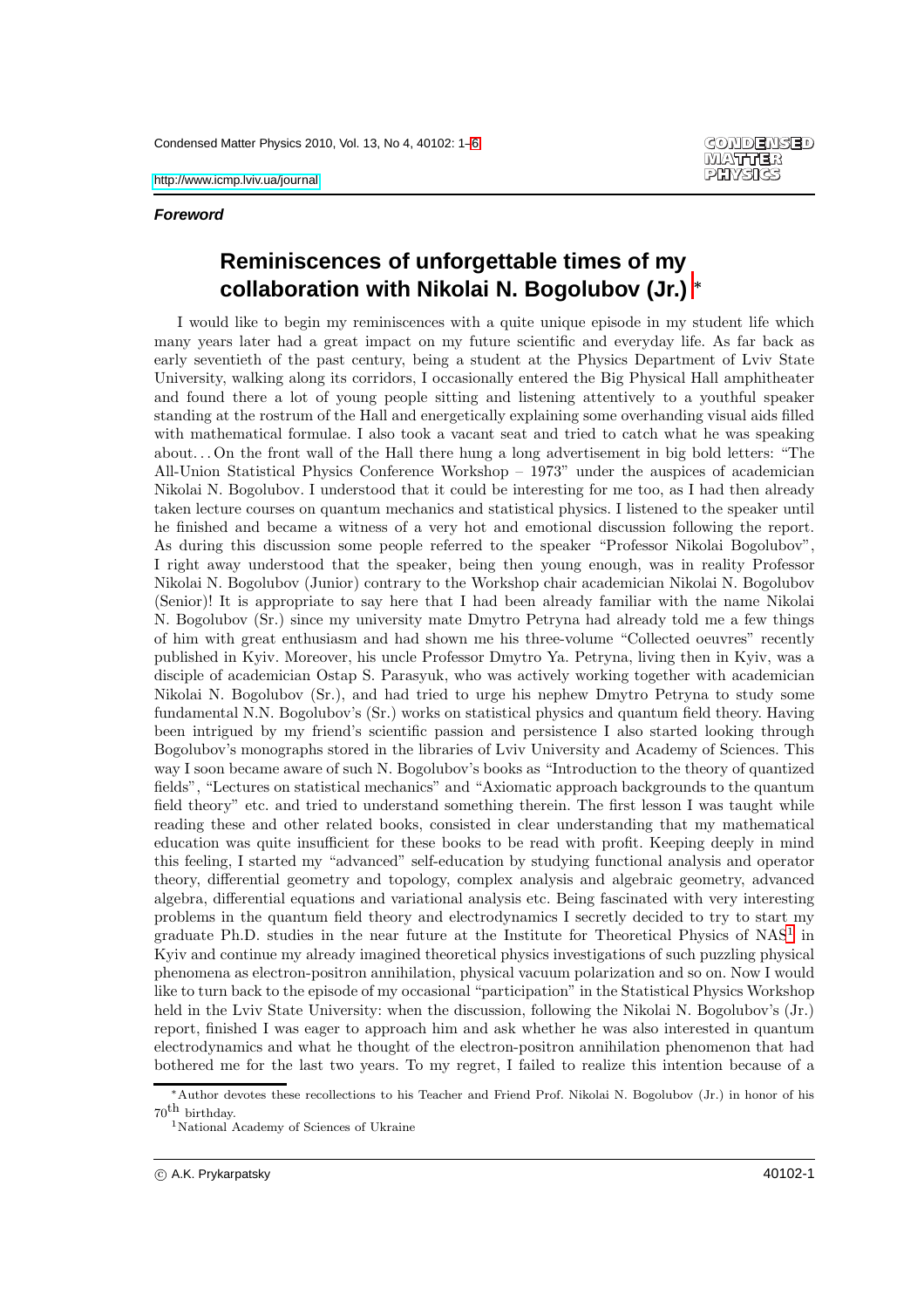lot of people crowding the very narrow passages – when I descended along the bench rows to the rostrum, Prof. Nikolai N. Bogolubov (Jr.) had already disappeared in the neighboring rooms. Nonetheless, I promised myself that I would do my best to meet Prof. Nikolai N. Bogolubov (Jr.) and in the future, upon the University graduation, start my postgraduate physics studies under his supervision.

Having graduated from the Lviv State University and trying to make my beloved electrodynamics and quantum fields theory research, I soon became a non-formal disciple of academician Ostap S. Parasyuk, who was the head of Mathematical Department at the Institute for Theoretical Physics of NAS in Kyiv. To a great extent this became possible owing to the help of my friends Petro I. Holod (a former Ph.D. student of academician Ostap S. Parasyuk) and Ivan M. Kopych (a former Ph.D. student of Prof. Volodymyr P. Hachok from the Institute for Theoretical Physics of NAS in Kyiv and my Physics Department student-mate from Lviv). The scientific work under Prof. Ostap S. Parasyuk's supervision and friendly cooperation with Petro I. Holod had run successfully enough and I decided to enter the Institute for Theoretical Physics of NAS in Kyiv having applied for Ph.D. studies under Prof. Ostap S. Parasyuk's supervision. But very soon I was asked by Prof. Ostap S. Parasyuk to withdraw my Ph.D. application to him and instead apply for Ph.D. studies at the Institute of Mathematics of NAS in Kyiv under Nikolai N. Bogolubov's (Jr.) supervision, who worked in Moscow for the V. A. Steklov Mathematical Institute of RAS and had already agreed to take the duty of my supervisor. Thus, having soon passed my entrance exams with merit, I became a Ph.D. student of Prof. N.N. Bogolubov (Jr.) just as I had dreamed some years before being a Physics Department student at Lviv State University. Soon enough, in five months, I was directed by the Institute of Mathematics authority to continue my studies in Moscow at the V.A. Steklov Mathematical Institute of RAS, where I carried out some interesting research devoted both to the study of exact solutions to classical two-dimensional Thirring type two-dimensional field theory models and to the old mathematical integrability by quadratures problem of ordinary differential Riccati equations, making use essentially of the algebraic-geometrical tools, devised recently by such mathematicians as S.P. Novikov, B.A. Dubrovin, V.B. Matveev, L.D. Faddeev, P. Lax, J. Moser, M. Adler and some others. It should be mentioned here that most of the problems I was then working at had been posed by Prof. Ostap S. Parasyuk and which appeared to be also of great interest to Prof. Nikolai N. Bogolubov (Jr.). Having soon defended these results as a Ph.D. thesis (in 1980), I began jointly with Prof. Nikolai N. Bogolubov (Jr.) to investigate the problems posed by academician N.N. Bogolubov (Sr.) in early fortieth of the past century that consisted in the description of algebraic-analytical properties of physical solutions to dynamical systems of quantum statistical and quantum field theory physics making use of functional operator, Lie-algebraic and C\*-algebra representation methods and techniques. Amongst the problems studied jointly with Prof. Nikolai N. Bogolubov (Jr.) it is necessary to mention the following:

- i) construction of a quantum analogue of the Bogolubov functional equations for many-particle distribution functions by means of the functional-operator methods and representation theory of the current algebras [\[1,](#page-3-1) [2\]](#page-3-2);
- ii) the Lie-algebraic proof of the Hamiltonian structure for the classical Bogolubov functional equations [\[2](#page-3-2)];
- iii) the complete quantum integrability of new Schrodinger type nonlinear quantum dynamical systems with  $\delta$ - and  $\delta$ '-many-particle interaction [\[1\]](#page-3-1);
- iv) devising an effective, so-called direct gradient-holonomic algorithm for studying the Lax type iso-spectral and parametric integrability of a wide class of nonlinear dynamical systems on functional (two-dimensional) topological jet-manifolds [\[1](#page-3-1), [3](#page-3-3)[–6](#page-3-4)];
- v) construction of the Delsart-Lions generalized transmutation operators by means of the de Rham-Hodge type theory to solve the multi-dimensional quantum inverse spectral transform problem [\[4](#page-3-5), [7](#page-3-6), [8\]](#page-3-7);
- vi) application of Lie-algebraic and differential-geometric methods to construct quantum computer algorithms [\[9\]](#page-3-8);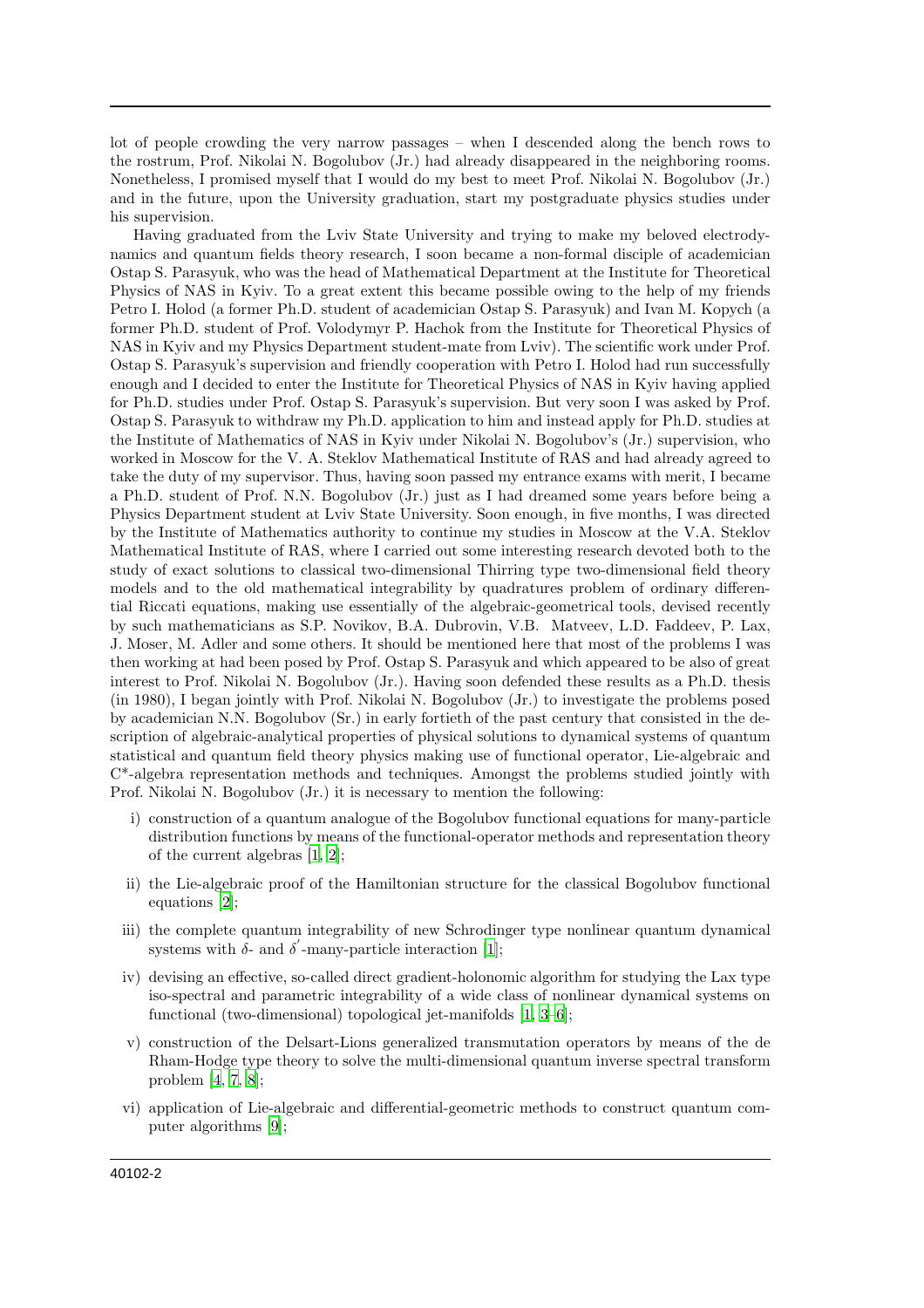vii) symplectic theory analysis of helicity and vortex type invariants of classical hydrodynamical and magneto-hydrodynamical systems [\[10](#page-3-9)[–12\]](#page-3-10).

It should be mentioned here that a wide cycle of investigations was also carried out by Nikolai N. Bogolubov (Jr.) jointly with his Moscow students on the well known approximating Hamiltonian method in quantum statistical mechanics. His works in this field have brought an outstanding contribution to the development of rigorous methods of statistical mechanics. Having been originally called for solving the modelling problems connected with fermion operators, many results by Bogolubov N.N. (Jr.) have subsequently found application in a wider range of problems. The known work by Ginibre [\[13\]](#page-3-11) in its essential part follows the Bogolubov's N.N. (Jr.) remarkable work [\[14\]](#page-3-12). Recently the approximating Hamiltonian method has been also applied to rigorous problems related to Bose systems [\[15,](#page-3-13) [16\]](#page-3-14). In 1954 Bogoluubov N.N.(Sr.) developed a new approach [\[17\]](#page-3-15) for expressing physical observables as continual integrals. This approach was based on the representation of Green functions in terms of vacuum expectations of suitable chronological products. The averaging operation over the boson vacuum was interpreted as a functional integral. Later in 1981, Bogolubov N.N. and Bogolubov N.N. (Jr.) [\[18](#page-3-16)] developed this construction within the framework of quantum statistical mechanics. The measure that arises in this approach is a Gaussian measure in an appropriate space of continuous functions. The Gibbs equilibrium averages of the chronological products of operators are expressed as functional integrals with respect to this measure. Subsequently some mathematical problems of integration with respect to the Bogolubov's measure were considered [\[19\]](#page-3-17). It was found that the Bogolubov–Bogolubov (Jr.) approach is highly fruitful in quantum statistical mechanics side by side with the Feynman functional integration. Unlike the Feynman approach, the Bogolubov–Bogolubov (Jr.) approach is based on the well defined Gaussian measure. (As is well known, the natural analogue of Wiener measure with complex variance parameter is not a countably additive complex measure.)

Some of these studies were later defended as my doctor habilitation thesis in mathematics and physics sciences (in 1987) at the Laboratory of Theoretical Physics of the international Joint Institute for Nuclear Research in Dubna, Moscow region, of Russian Federation. During the next fifteen years I was much traveling abroad visiting research centers at the universities of Canada, USA and West Europe, and my contacts with Professor Nikolai N. Bogolubov (Jr.) had become more rare.

The situation has abruptly changed for the past ten years owing to our joint research collaboration grants obtained from the International Center for Theoretical Physics and the SISSA-International school for Advanced Studies in Trieste, Italy. This period was marked by turning back our research efforts to studying the old and new problems of classical and quantum electrodynamics and gravitation. Jointly with Prof. Nikolai N. Bogolubov (Jr.) and some of our co-authors, we have analyzed in detail, having based on the modern symplectic theory methods, the classical Dirac-Fock-Podolsky problem [\[20,](#page-3-18) [21\]](#page-3-19) of embedding the well known Lorentz constraint into the canonical Hamiltonian formalism, suitable for quantization of the related Maxwell equations. Concerning the space-time and physical vacuum based description of the classical Maxwell equations we have recently developed jointly with Prof. Nikolai N. Bogolubov (Jr.) a new, so-called vacuum field theory approach [\[22](#page-3-20)[–32\]](#page-4-0) to the study of the Lorentz type particle charge interaction with external electromagnetic field. The obtained results have enabled us, in particular, to suggest a new physical interpretation of the inertial (dynamical) particle mass notion well fitting to be applied to the gravity theory, based on completely new no-geometry approach, and being free of well known singularity problems. Dropping the point finishing these recollections, I cordially express my sincere appreciation to my Teacher and Friend Prof. Nikolai N. Bogolubov (Jr.) for our many-year scientific relations and true friendship, owing to which I was able to do my beloved and God blessed Physics and Mathematics investigations of the beautiful Nature so freely, so happily and, I hope, fruitfully.

The author is cordially appreciated to my friend Prof. Dmitriy Sankovich for the discussion of a manuscript and help in presenting some important data and related references.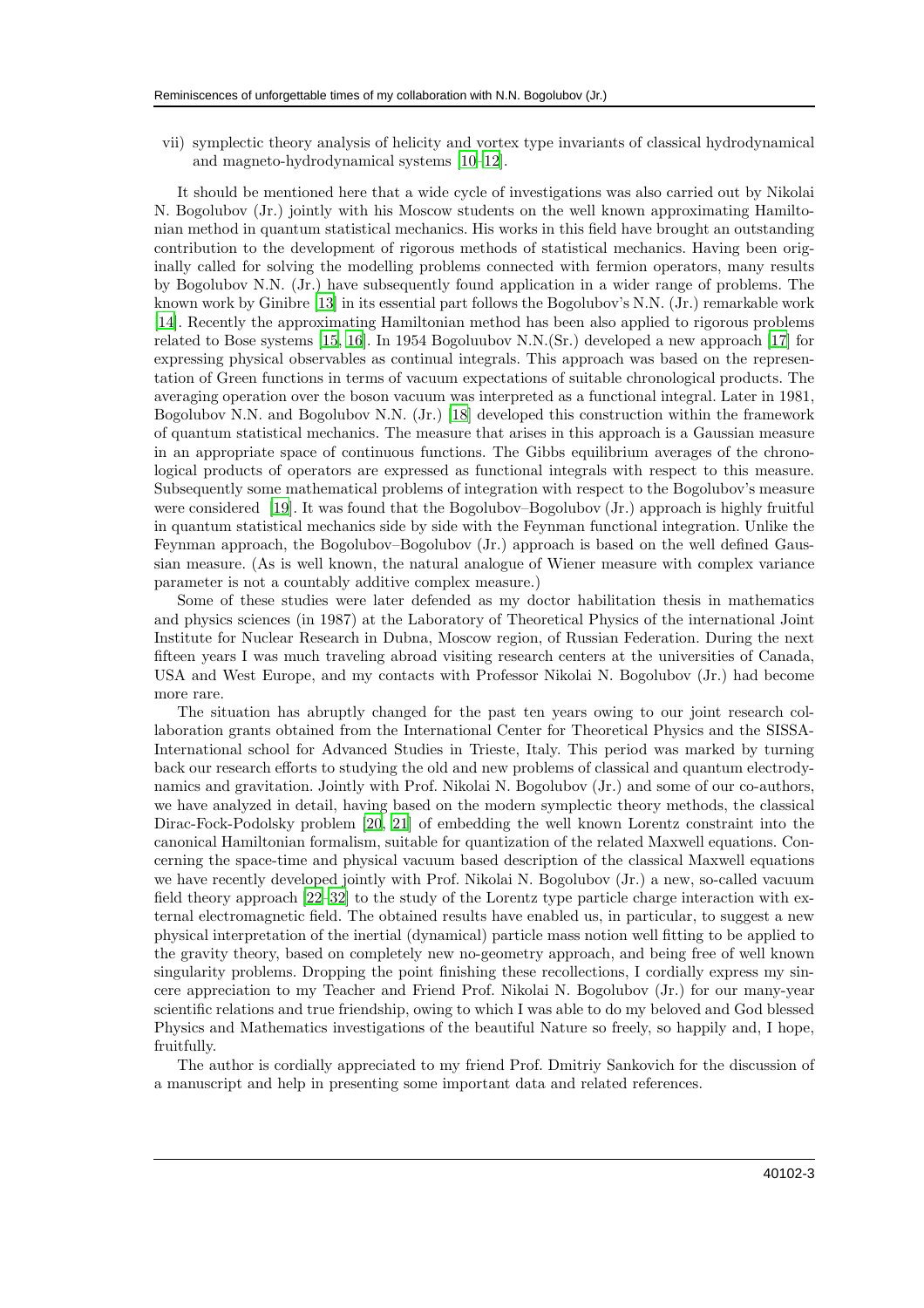## <span id="page-3-0"></span>**References**

- <span id="page-3-1"></span>1. Bogolubov N.N. (Jr.), Mitropolski Yu.A., Prykarpatsky A.K., Samoylenko V.H., Integrable Dynamical Systems: Differential-Geometric and Spectral Aspects. Naukova Dumka, Kiev, 1987.
- <span id="page-3-2"></span>2. Bogolubov N.N. (Jr.), Prykarpatsky A.K., Phys. Part. Nuclei, 1986, 17, No. 4, p. 790–827.
- <span id="page-3-3"></span>3. Bogolubov N.N. (Jr.), Blackmore D., Prykarpatsky A.K. On Benney type hydrodynamical systems and their Boltzmann-Vlasov equations kinetic models. Preprint of the Italy ICTP: IC/2006/006, 2006, p. 1-36 (Available at: publications.ictp.it).
- <span id="page-3-5"></span>4. Bogolubov N.N. (Jr.), Prykarpatsky A.K., On generalized de Rham-Hodge complexes, the related characteristic Chern classes and some applications to integrable multi dimensional differential sytstems on Riemannian manifolds. Preprint of the ICTP: IC/2006/107, 2006, Trieste, Italy (Available at: publications.ictp.it).
- 5. Bogolubov N.N. (Jr.), Blackmore D., Prykarpatsky A.K., The Lie-algebraic structures and integrability of differential and differential-difference nonlinear dynamical systems. Preprint of the ICTP: IC/2007/029, 2007, Trieste, Italy (Available at: publications.ictp.it).
- <span id="page-3-4"></span>6. Bogolubov N.N. (Jr.), Golenia J., Prykarpatsky A.K., Gucwa I., Analytical properties of an Ostrovsky-Whitham type dynamical system for a relaxing medium with spatial memory and its integrabil-ity. Preprint of the ICTP: IC/2007/109, 2007, Trieste, Italy (Available at: publications.ictp.it).
- <span id="page-3-6"></span>7. Bogolubov N.N. (Jr.), Prykarpatsky A.K., Ukr. Math. J., 2007, 59, No. 3, 753–766.
- <span id="page-3-7"></span>8. Bogolubov N.N. (Jr.), Prykarpatsky A.K., The characteristic chern-type classes and integrability of multi-dimensional differential systems on Riemannian manifolds – In: World Scientific book (http://www.worldscibooks.com/mathematics/7124.html), 2008, p. 743–759; Proc. of the ISAAC–2007 Congress: "Further Progress in Analysis", 13–18 August, 2007, Ankara, Turkey.
- <span id="page-3-8"></span>9. Samoilenko A.M., Prykarpatsky A.K., Prykarpatsky Ya.A., Math. Comput. Simulat, 20004, 35, No. 2, 734–753.
- <span id="page-3-9"></span>10. Bogolubov N.N. (Jr.), Golenia J., Prykarpatsky A.K., A symplectic generalization of the Peradzynski helicity theorem and some applications. Preprint of the ICTP: IC/2007/118, 2007, Trieste, Italy (Available at: publications.ictp.it).
- 11. Bogolubov N.N. (Jr.), Golenia J., Prykarpatsky A.K., Int. J. Theor. Phys., 2008, 47, 1919–1928.
- <span id="page-3-10"></span>12. Bogolubov N.N. (Jr.), Golenia J., Pavlov M., Popowicz Z., Prykarpatsky A.K., A new Riemann type hydrodynamical hierarchy and its integrability analysis. Preprint of the ICTP: ICTP-IC/2009/095 (Available at: http://publications.ictp.it).
- <span id="page-3-11"></span>13. Ginibre J., Commun. Math. Phys., 1968, 8, 26.
- <span id="page-3-12"></span>14. Bogolubov N.N. (Jr.), Physica, 1966, 32, 933.
- <span id="page-3-13"></span>15. Pulé J.V., Zagrebnov V.A., J. Phys. A: Math. Gen., 2004, 37, 8929.
- <span id="page-3-14"></span>16. Bogolyubov N.N. (Jr.), Sankovich D.P., Ukr. J. Phys., 2010, 55, 104.
- <span id="page-3-15"></span>17. Bogolubov N.N., Dokl. Akad. Nauk SSSR, 1954, 99, 225.
- <span id="page-3-16"></span>18. Bogolubov N.N., Bogolubov N.N.(Jr.), Aspects of polaron theory, Report No. R17–81–65, JINR, Dubna, 1981.
- <span id="page-3-17"></span>19. Sankovich D.P., Proc. Steklov Inst. of Math., 2005, 251, 1.
- <span id="page-3-18"></span>20. Bogolubov N.N. (Jr.), Prykarpatsky A.K., Taneri U., J. Phys. A: Math. Theor., 2009, 42, 165401.
- <span id="page-3-19"></span>21. Bogolubov N.N. (Jr.), Prykarpatsky A.K., Taneri U., The electromagnetic Dirac-Fock-Podolsky problem and symplectic properties of the Maxwell and Yang-Mills type dynamical systems. Preprint of the ICTP: IC/2009/005, 2009, Trieste, Italy (Available at: publications.ictp.it).
- <span id="page-3-20"></span>22. Bogolubov N.N. (Jr.), Prykarpatsky A.K., Taneri U., The vacuum structure, special relativity theory and quantum mechanics: a field theory no-geometry approach. Preprint of the ICTP: IC/2008/051, 2008, Trieste, Italy (Available at: publications.ictp.it); Preprint arXiv:0807.3691v5, 2008.
- 23. Bogolubov N.N. (Jr.), Prykarpatsky A.K., The vacuum structure of vacuum, Maxwell equations and relativistic theory aspects. Preprint of the ICTP: IC/2008/091, 2008, Trieste, Italy (Available at: publications.ictp.it).
- 24. Bogolubov N.N. (Jr.), Prykarpatsky A.K., Taneri U., Theor. Math. Phys., 2009, 160(2), 1079–1095.
- 25. Bogolubov N.N. (Jr.), Prykarpatsky A.K., Ukr. J. Phys., 2009, 54, No. 8–9, 753–766.
- 26. Bogolubov N.N. (Jr.), Prykarpatsky A.K., Condens. Matter Phys., 2009, 12, No. 4, 603.
- 27. Bogolubov N.N. (Jr.), Prykarpatsky A.K., The relativistic electrodynamics least action principles revisited: new charged point particle and hadronic string model analysis. Part 3. Preprint of the ICTP: IC/2009/027 (Available at: http://publications.ictp.it).
- 28. Bogolubov N.N. (Jr.), Golenia J., Prykarpatsky A.K., Taneri U., Introductive backgrounds of modern quantum mathematics with application to nonlinear dynamical systems. Preprint of the ICTP: